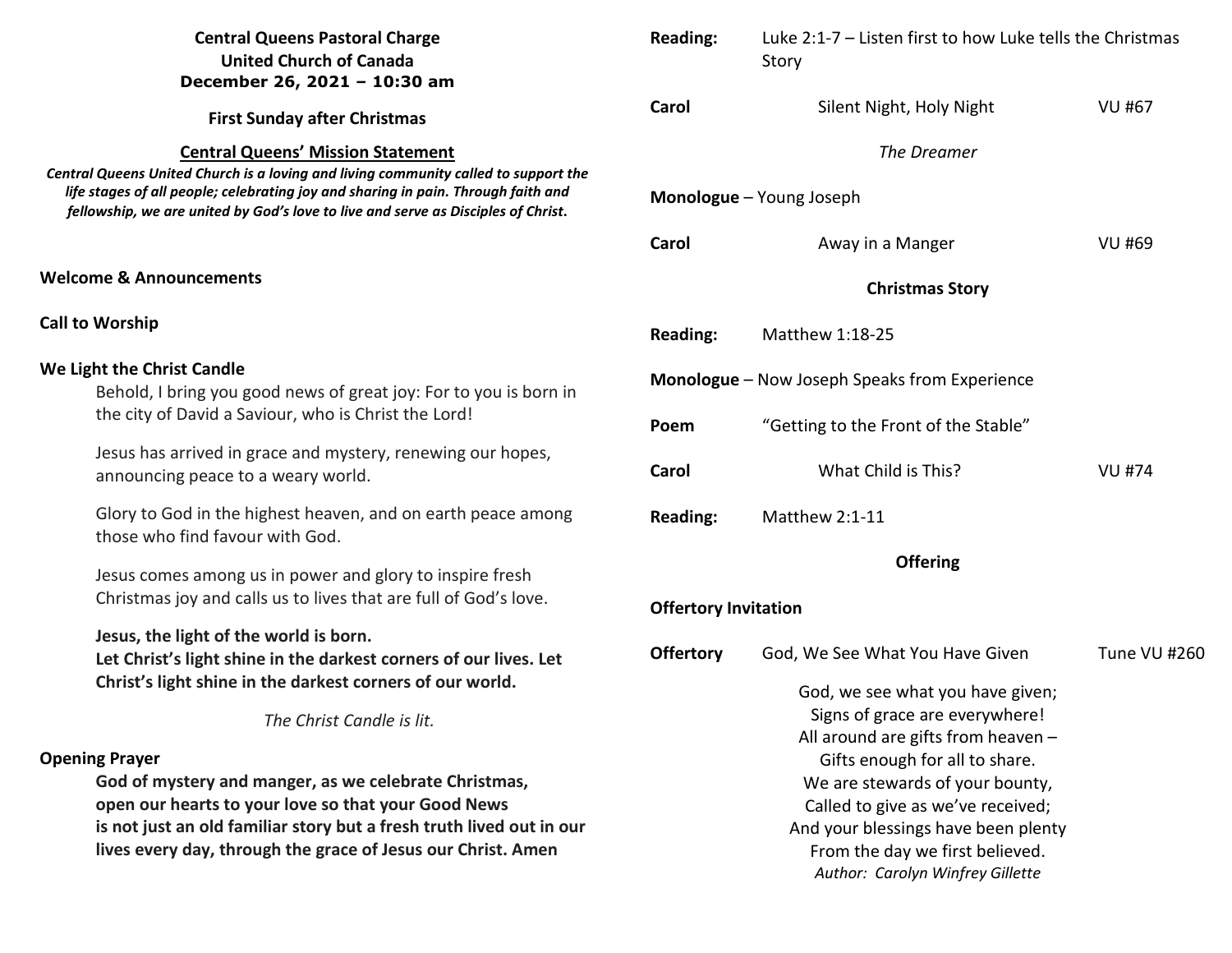## **\*Presentation of Offering**

## **\*Offertory Prayer**

**O God, we don't have gold and frankincense in our pockets but we offer to you what we have to share.** 

**Bless the gifts we give this season so that they may bring the love of the Christ Child into the cold and dark places in the world. And bless our lives, too.** 

**May we become the gift that others need because we have seen the wonder of your love in Jesus on this holy night. Amen** 

| Carol                                                                             | The First Noel                                                                                                            | VU #91 |  |  |
|-----------------------------------------------------------------------------------|---------------------------------------------------------------------------------------------------------------------------|--------|--|--|
|                                                                                   | Reading: Matthew 2:12-14                                                                                                  |        |  |  |
| Monologue - Old Joseph Reflects                                                   |                                                                                                                           |        |  |  |
| Poem                                                                              | "Getting to the Front of the Stable"                                                                                      |        |  |  |
| <b>Pastoral Prayer</b>                                                            |                                                                                                                           |        |  |  |
| Carol                                                                             | Joy to the World                                                                                                          | VU #59 |  |  |
| <b>Blessing</b>                                                                   |                                                                                                                           |        |  |  |
| * Please stand as you are able                                                    |                                                                                                                           |        |  |  |
| <b>Ministers</b><br><b>Clergy</b><br><b>Office Hours</b><br>Office Phone<br>Email | All of us<br><b>Rev Greg Davis</b><br>Tuesday, Wednesday & Thursday<br>$9 am - 12 pm$<br>902-964-2291<br>minister@cquc.ca |        |  |  |
| <b>Ministry of Music</b><br>Website<br>Phone<br>Email                             | <b>Kirk Neville</b><br>https://cquc.ca/index.htm<br>902-786-9222<br>nevillejk@hotmail.com                                 |        |  |  |

## **Church Office**

| Office Hours | Wednesday & Thursday |
|--------------|----------------------|
|              | $9$ am $-12$ pm      |
| Phone        | 902-964-2221         |
| Email        | office@cquc.ca       |
|              |                      |

**A Warm Welcome to All** – We are delighted you've joined us. May God's word today strengthen your faith, inspire curiosity and learning, and motivate your service of others. All are welcome.

**Today's Bulletins** are placed in loving memory of Oscar Lajeunesse. Lovingly remembered by Lois Lajeunesse and family. Bulletins are also placed in loving memory of Elbert Orr. Lovingly remembered by the Orr family.

## **Life and Work of Our Church**

**Greg's Office Hours:** Tuesday, Wednesday and Thursday from 9 am – 12pm. If anyone is in the hospital or would like a visit from Greg, please call him at 902-964-2291. If you wish to meet with Greg outside the scheduled hours, please call 902-964-2291 or email minister@cquc.ca for an appointment.

**In-Church Services:** Registration is **required**. To register, please call 902- 964-2221 or email office@cquc.ca. If you are registering **after 12 pmThursday**, please text or call Velda at 902-940-7674. Masks are **required.**

**Sunday Worship Cancellations** – In the event of inclement weather, an announcement will be made by radio on Ocean 100 by 9 am. It will also be posted on our website and Facebook page if our church service is cancelled.

**Scent-Free** – *"No scents make good sense."* Recognizing that some of our church attendees have sensitivity and/or allergic reactions to various fragrant products, you are asked not to use scented products. Thank you for your cooperation so that everyone can attend our church.